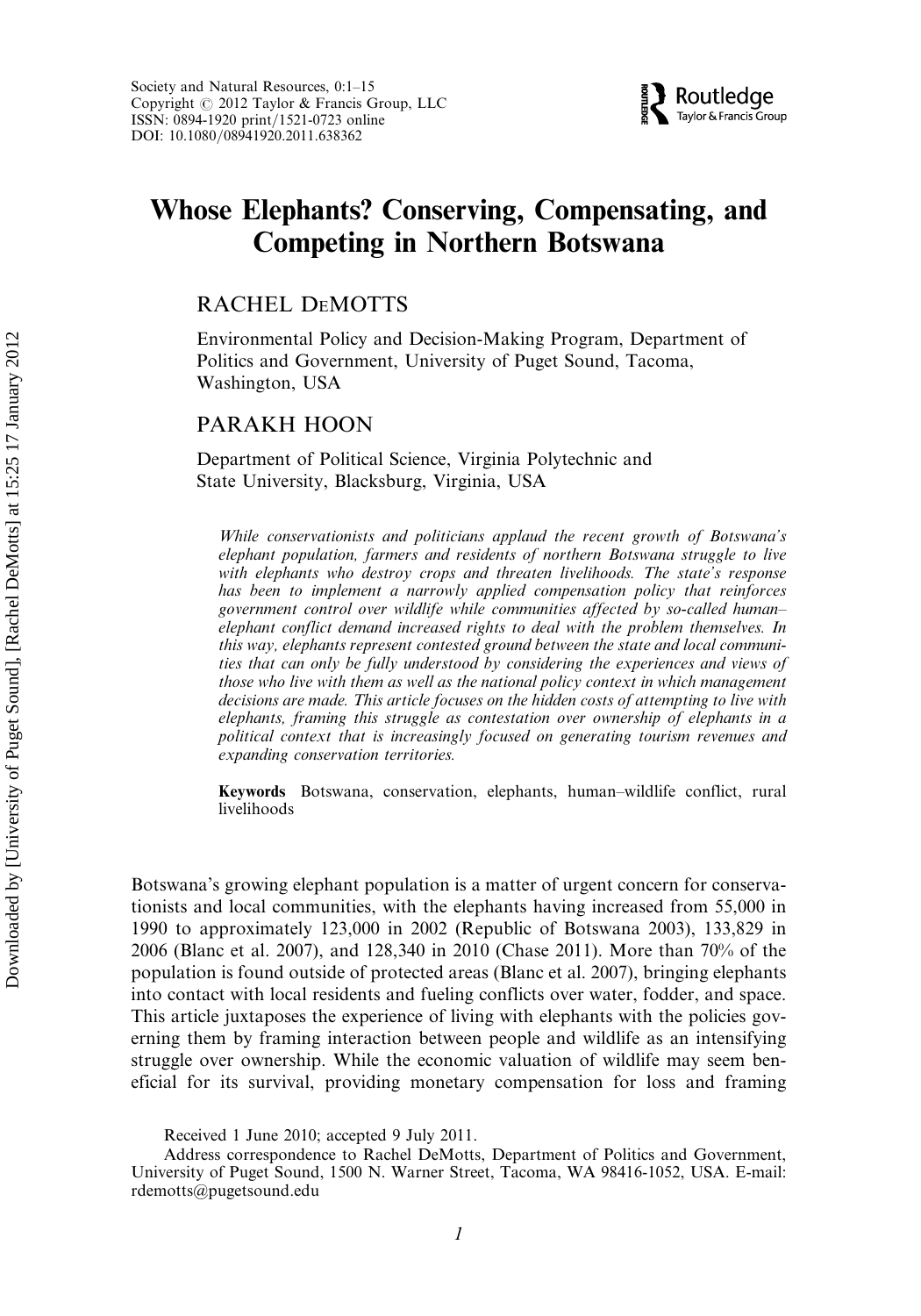human–elephant interactions as conflict transforms wildlife into ''problem animals'' without recognizing the broader sociopolitical context. Human–elephant conflict (HEC) focuses narrowly on ''costs and benefits,'' reinforcing state control instead of fostering local ownership and commitment toward conservation.

To elucidate this tension, we use a political ecology approach that privileges ''the environmental actions of local resource users, combined with an analysis of how these actions are linked to wider economic and sociopolitical conditions, and the historical changes involved'' (Nygren and Rikoon 2008, 769; see also Blaikie 1995; Neumann 2005; Paulson et al. 2003; Robbins 2004). First, we discuss relevant literature on human–wildlife conflict (HWC), how political ecology can address the ''cost– benefit'' limitations of current work on HWC, and our methodological approach. We also consider current work on HEC in southern Africa. Second, we describe the place of compensation in Botswana's conservation policy. Third, we examine human–elephant interaction on the eastern edge of the Okavango Delta's panhandle to illustrate the experience of living with elephants and navigating the compensation process. We conclude by revisiting national contestation around ideas of ownership, identity, and benefits from conservation.

#### Human–Wildlife Conflict: Context for Costs and Benefits

Competition between people and wildlife for space and resources is not new, but continues to cause damage and losses on both sides (Dickman 2010; Ogra and Badola 2008; Treves et al. 2006). At the same time, conservation values proliferate and killing ''problem animals'' meets with disapproval (Breitenmoser 1998; Knight 2003; Ogra and Badola 2008; Treves and Naughton-Treves 2005; Treves et al. 2006). In this light, human behavior and ''how to directly change it to solve wildlife conflicts'' (Baruch-Mordo et al. 2009, 220) become the focus. Especially in the context of national parks, biodiversity wars ''humanize wild animals and denigrate poachers, including impoverished peasants searching for small game or fish'' (Neumann 2004, 813), prioritizing conservation of emblematic species over basic human needs and excising the act of local hunting from the complex motives that drive it. Despite the growing acknowledgment that ''human–wildlife conflicts can also represent social conflicts'' (Dickman 2010, 462), much literature on HWC is narrowly managerial, focusing on identifying problems, generating alternatives, and evaluating outcomes (Baruch-Mordo et al. 2009). These efforts have resulted in methodologies for measuring and assessing damages and ''emphasized the direct causes, immediate impacts, and economic costs of HWC'' (Ogra 2008, 1409). Focusing on the direct, immediate, and economic leads to assertions that local involvement in debate about HWC can be negative rather than positive (Treves and Karanth 2003), that people living with wildlife exaggerate the extent of problems and respond disproportionately (Dickman 2010), or even that using violence against poachers is an increasingly acceptable approach (Neumann 2004).

On the ground, emphasis on direct costs has also led to the implementation of compensation schemes for wildlife damage; for example, South Africa's Kruger National Park pays funeral costs for individuals killed by wildlife, while the reintroduction of wolves in the western United States led some states to compensate cattle ranchers for losses. These programs, however, are problematic; they may cost more to administer than they provide in benefits, be hampered by corruption or inefficiency, prove difficult to access, or fail to provide replacement value when they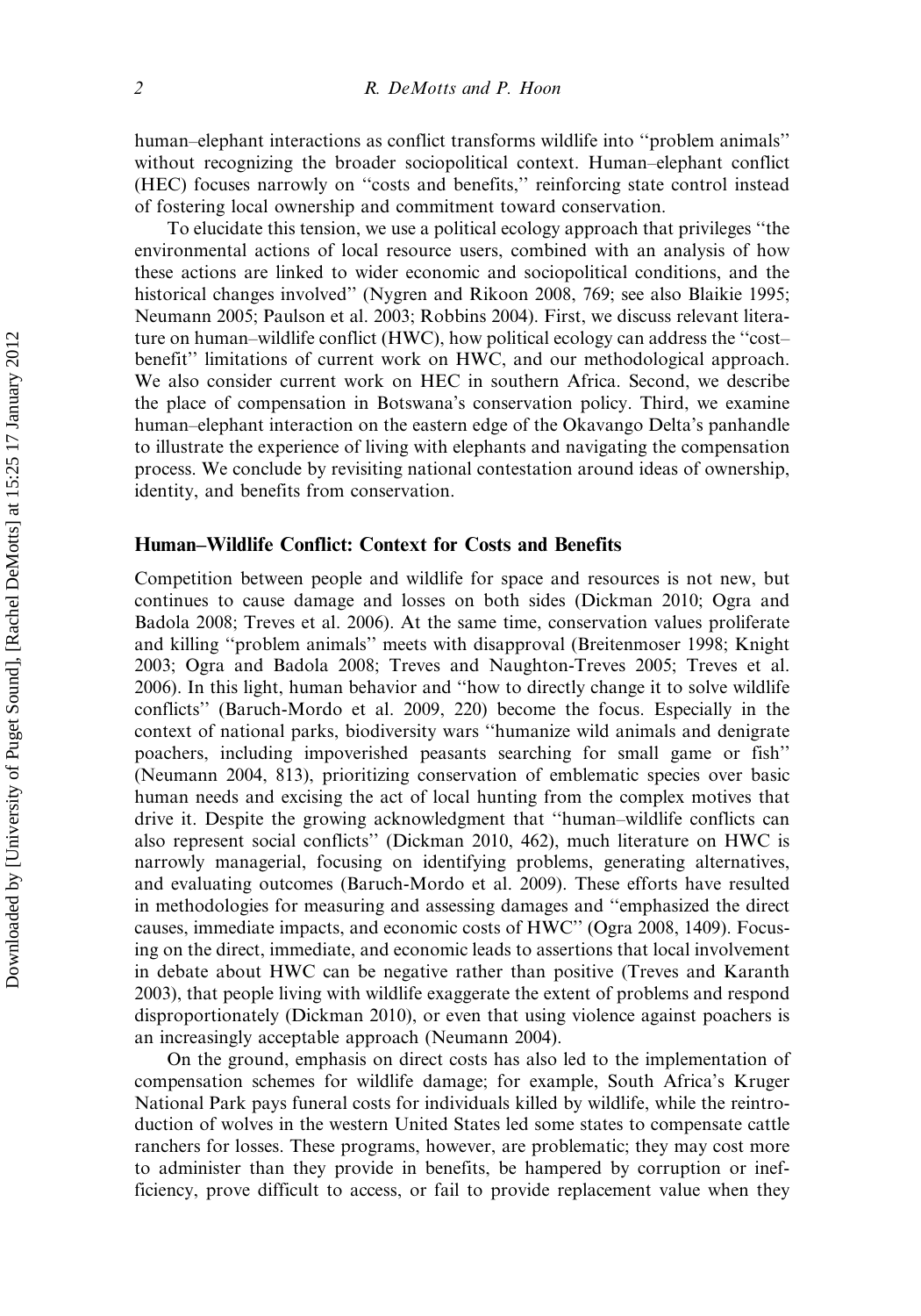do ''work'' (Jackson et al. 2008; Ogra and Badola 2008; Wambuguh 2007). Compensation also may not improve local opinions about wildlife (Hussain 2003; Naughton-Treves et al. 2003). What these pitfalls reflect is that HWC programs and analysis often remain socially acontextual and fail to consider multiple underlying factors that are crucial for generating effective solutions. Female-headed households are often disproportionately affected by HWC, not only because they lack economic means to mitigate wildlife damage through costly preventative strategies but also because they are disempowered and access to institutional assistance may be limited (Ogra 2008; Ogra and Badola 2008). Perceptions of personal risk and fear of wildlife may be more significant among some local groups than others (Kaltenborn et al. 2006), while farmers may make livelihood shifts such as moving fields or changing crops that if poorly understood can aggravate or ameliorate conflict (Okello 2005). Chasing away wildlife creates a strain on available labor, especially in poorer or smaller households (Graham and Ochieng 2008), and cultural identity may also influence varying perceptions of wildlife (Goldman et al. 2010; Naughton-Treves et al. 2003). Understanding such complexity is crucial for effective policy—yet it is a recent realization that compensation schemes must be understood in social context (Agarwala et al. 2010).

Placing HWC in sociopolitical context engenders, for political ecologists, construction of a fuller picture of ''nature-as-experience'' (Rikoon 2006, 201). Since Blaikie and Brookfield's (1987) call to connect ecology and political economy, extensive work situating local ecologies in sociopolitical context has emerged (Blaikie 1995; Neumann 2005; Nygren and Rikoon 2008; Paulson et al. 2003; Rikoon 2006; Robbins 2004; Watts 2000; Zimmerer and Bassett 2003). Here, local resource use demands examination relative not only to patterns in ''nature'' (such as species reintroduction or drought), but also to the larger political context in which relationships to resources are shaped by political priorities. When HWC is situated in the broader landscape, responding to wildlife damage becomes ''as much a conflict over institutions as over animals'' (Anthony et al. 2010, 226; see also Laudati 2010), because ''Human wildlife conflicts are often manifestations of underlying human–human conflicts, such as between authorities and local people, or between people of different cultural backgrounds'' (Dickman 2010, 458). Consideration of context suggests that government-driven compensation is different from that offered by nongovernmental organizations (NGOs), for example, because it raises questions about the effectiveness of institutions, local participation, and ownership of wildlife and land (Agarwala et al. 2010; Anthony et al. 2010; Laudati 2010; Rikoon 2006; Treves et al. 2006). In Botswana, for example, while the dynamics of a growing elephant population matter, it is also crucial to consider that tourism depends on wildlife located in an ethnically and politically marginalized region of the country.

Given this complexity, we argue that hidden costs and the articulation of state control—two key issues that are often invisible in discussions of HWC—can be better understood through a close examination of the Botswana case. First, following Ogra (2008), we seek to address one of two ''large gaps'' (Ogra 2008, 1409) in the HWC literature by more fully examining the hidden costs of HWC. Hidden costs are those that are ''(a) uncompensated, (b) temporally delayed, or (c) psychological or social in nature'' (Ogra 2008, 1409). These may include added demands for labor, disproportionate impacts on women, stress, and emotional strain. In Botswana, navigating the compensation process itself is also an expense due to poor accessibility and dissatisfying outcomes. Second, drawing on Laudati's (2010) assertion that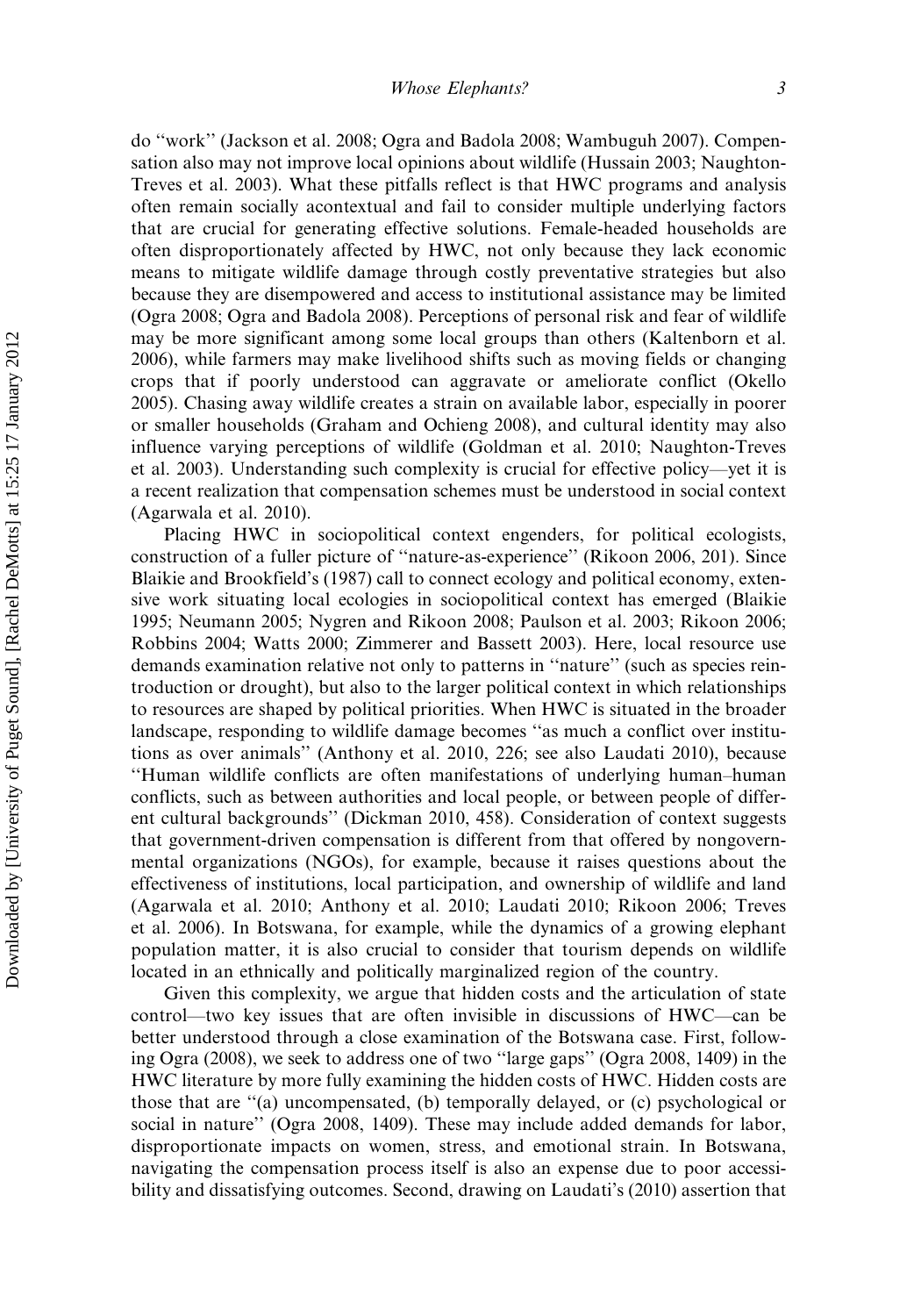efforts to protect gorillas in Uganda have circumscribed farmers' ability to control their own land, we expand on the ways in which ''conservation planning has actually contributed to new layers of outside control to communities surrounding protected areas'' (Laudati 2010, 777). In the Uganda case, farmers' ability to deal with HWC is limited on their own land by new policies that reduce access to their own fields and alter land use practices to protect gorillas at all costs (Laudati 2010). Botswana's compensation policy also reflects this extension of authority by reinforcing the state's ownership of elephants through a national discussion of their importance for economic development and a refusal to acknowledge the differential impact of the hidden costs of living with wildlife.

To examine compensation in context, we collected quantitative data from the Department of Wildlife and National Parks (DWNP) logbooks that record claims filed in 2007 and 2009; these were then aggregated and sorted by claim type to determine frequency of claims of elephant damage. Wildlife officials compile these logbooks by hand, and in some places information is missing, but they remain important because they inform policy, and because flaws in the data elucidate problems with the process itself—inefficiency, unresolved claims, and misinformation. We are not attempting to measure crop damage; rather, we focus on the compensation process and the experience of negotiating it. We also conducted 25 unstructured interviews and several dozen informal discussions during fieldwork in 2007, 2008, and 2009, and examined all individual comments made at village consultation meetings under the Okavango Delta Management Plan planning process (Bendsen 2005a, 2005b). These comments describe frustrations and problems encountered in dealing with wildlife and government institutions. We also reviewed secondary literature on HEC in southern Africa to elucidate current understandings of elephant behavior.

#### Human–Elephant Interactions as Human–Elephant Conflict (HEC)

Human–elephant conflict occurs ''at almost every interface between elephant range and human settlement, even in areas with very few remaining elephants and regardless of the availability of formally protected refuges for the species'' (Dublin and Hoare 2004, 272). HEC scholarship seeks to elucidate when, where, and why elephants venture into cultivated fields, and to identify mitigation strategies. Researchers have quantified crop damage and studied seasonal frequency (Dublin and Hoare 2004; Graham and Ochieng 2008; Hoare 1999; 2000; Jackson et al. 2008; Mosojane 2004; Naughton-Treves et al. 2000; Sitati et al. 2003). HEC may be a function of ''opportunistic nutrition'' (Hoare 1999; Naughton-Treves et al. 2000)—that is, the presence of better quality forage attracts elephants, and crops such as watermelons may motivate sweet-seeking behavior. Most crop damage takes place at night and when harvest approaches (Jackson et al. 2008; Mosojane 2004). Recent evidence shows that bull elephants have become bolder in venturing close to settlements and are more likely to enter fields than females (Jackson et al. 2008; Sitati et al. 2003).

Individual elephant ranges may also be larger than previously thought (Cushman et al. 2005; Van Aarde 2005). Seasonality, drought, and water availability are major factors in movement. But while we understand more about when elephants move, the ability to anticipate where remains elusive (Cushman et al. 2005; Jackson et al. 2008; Sitati et al. 2003). Mitigation strategies for HEC include both scientific approaches (such as birth control) and traditional means. ''Repeat offenders'' may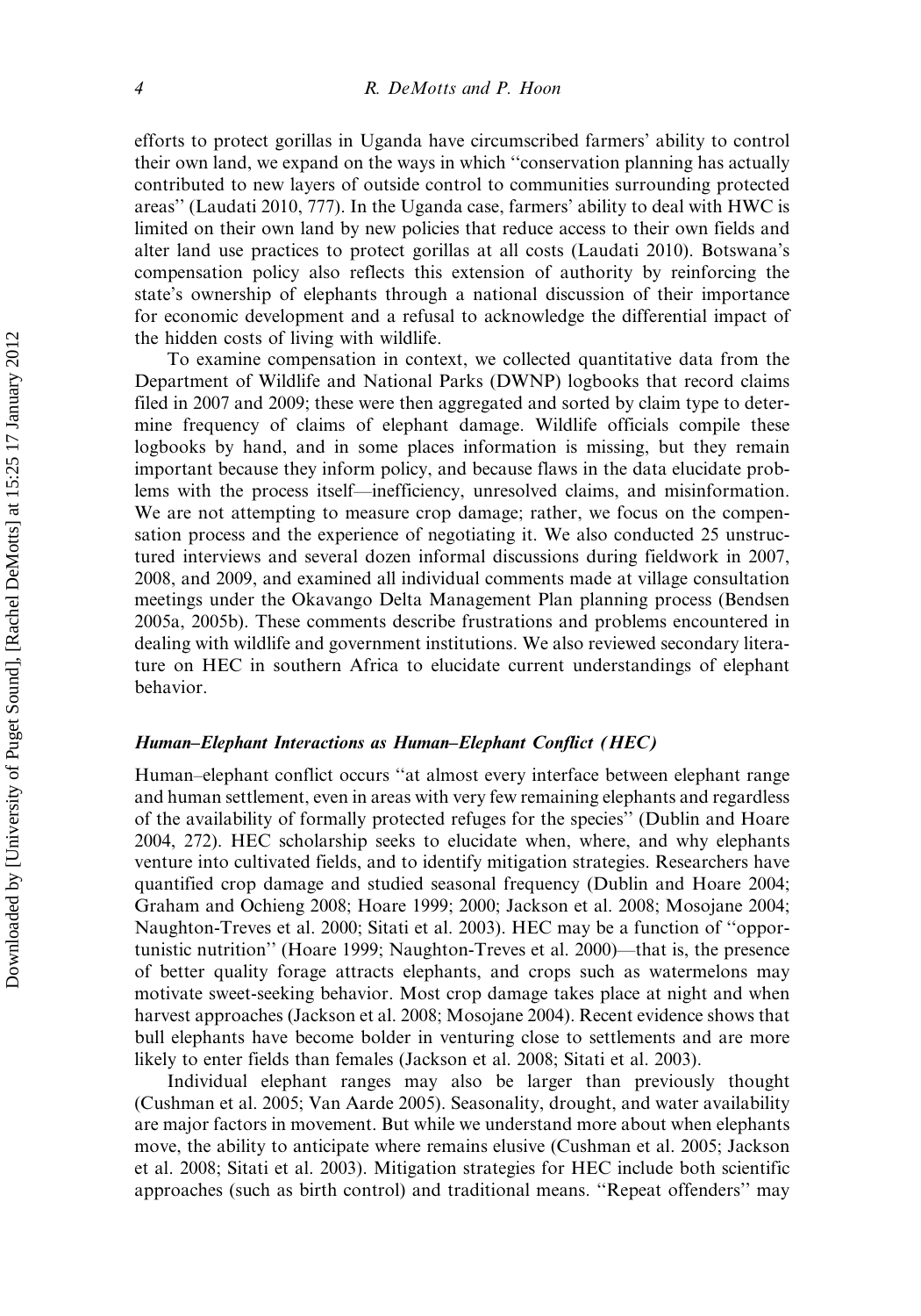be shot as problem animals. Further mediation efforts can involve repellent sprays, alarm calls, translocation, and zoning (Hoare 2000). Farmers' mediation strategies include nighttime fires, noisemaking with cans or drums, and burning ''chili bombs'' made of dung and capsicum (Graham and Ochieng 2008). These efforts are time-consuming and labor-intensive; they can also be dangerous. One of the central questions of the HEC literature is whether damage is actually ''as bad'' as residents claim. Studies tend to find that it is not (Naughton-Treves et al. 2000; Dublin and Hoare 2004; Dickman 2010), while sometimes acknowledging that measuring damages may fail to indicate the importance of social factors such as risk perception or a lack of local voice in policymaking (Treves et al. 2006).

#### Compensating for Conservation in Northern Botswana

Botswana's Okavango Delta is more than 1000 km from the capital of Gaborone and equally distant in the minds of many urban Batswana. With a population of just under 2 million in an area roughly the size of Texas, Botswana's people are concentrated in the southeast while wildlife is plentiful further north. The north is, in many ways, marginal—far from the capital, with poorer infrastructure, and populated largely by minority ethnic groups. By some estimates, tourism accounts for more than 50% of employment in Ngamiland (Silitshena and McLeod 1998), although this is highly concentrated in Maun and often does not reach areas further into the Delta (Plantec Africa 2003).

Botswana has a strong conservationist impulse, but cattle temper parks' importance. Though diamonds provide more than 80% of export earnings, cattle have been a mainstay of Botswana's elites. Historically, the strong cattle constituency, including politicians, has tended to privilege cattle interests over wildlife (Neme 1995; Parson 1981). Consequently, Botswana has an extensive network of veterinary fences to prevent disease transmission. Conservationists criticize fences' impact on wildlife migration, but have not succeeded in preventing their construction.

Compensation originated under British administration, allowing landowners or occupiers to destroy damage-causing animals. Resulting trophies were the property of the colonial administration (or on tribal land, customary authorities), which gave farmers monetary compensation. In post-independence Botswana this policy was retained under the Fauna Conservation Act, but amended in 1979 to allow farmers to kill wildlife without damage occurring if wildlife threatened livestock, crops, water installations, or fences. As compensation, farmers could keep or sell the skin and meat. According to wildlife officials, this provision led to abuses—killing wildlife without cause, or targeting lucrative trophy animals rather than those actually causing damage (Neme 1995). Allowing trophies as compensation reflected livestock's greater value. When these loopholes became apparent and wildlife trophy values outpaced livestock, monetary compensation (first managed by agricultural officers rather than DWNP) was introduced. These policy shifts indicate wildlife's growing importance for tourism, but they also reflect a narrow, incentive-based understanding of human–wildlife interaction.

#### The Biggest Pest of All? Living With Elephants

Elephants here cause serious problems. But the people in other parts of this country are not aware of how these animals make life difficult for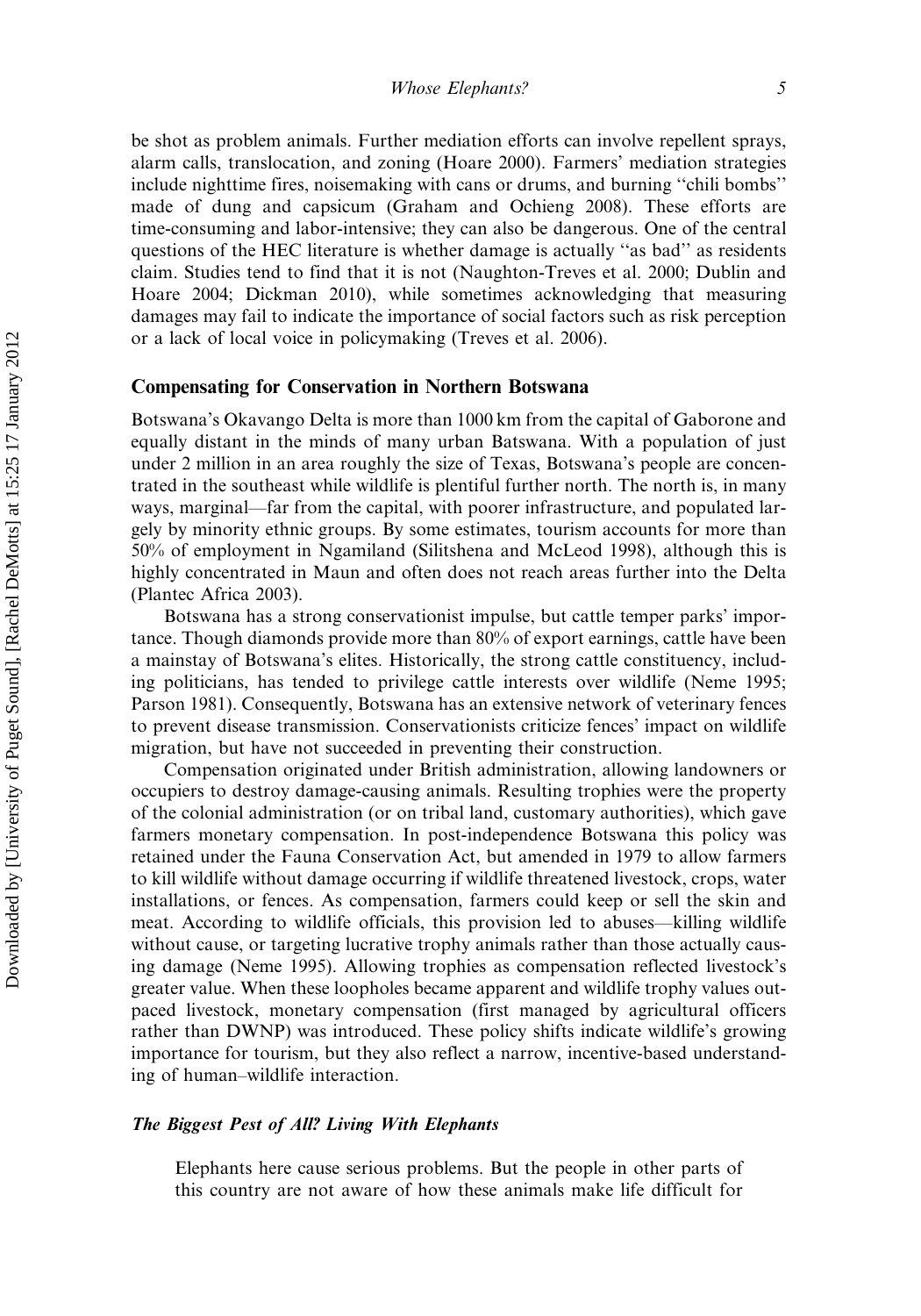us. I suggest that 1000 elephants should be translocated to the following villages: Mochudi, Serowe, Molepolole and Kanye. The general public is not aware how severe the elephant conflict is.—Resident of Seronga. (Bendsen 2005a)

Elephants should be relocated to other elephant-free areas such as Gaborone so that people who make the laws can experience what damage they cause. These animals used to be distributed over many countries but are concentrated in Botswana now.—Resident of Mogotho (Bendsen 2005a)

These comments show that living with elephants means fear, risk, and frustration with outsiders. In the panhandle of the Delta where these villages are located, people and cattle compete with increasing wildlife for grazing, water, and safety, even as this area receives only limited economic benefits from tourism. As the elephant population in northern Botswana has nearly tripled in the past 20 years, concerns about the damage they cause have also multiplied. Despite the elephant population's recovery, the first sentence of Botswana's national elephant management policy frames elephants in an imperiled context: ''Africa's remaining elephants are considered, at a continental level, to be under threat'' (Republic of Botswana 2003, 3). In Botswana, ''threats'' to elephants are not due to decline, but rather to increasing competition with people.

#### Risk to Property, Fear of Loss

Elephants are causing a lot of damage to fields and even to water tanks and borehole equipment. Elephants are also breaking the border fences. Government should increase its efforts to deal with this problem.—Resident of Ngarange (Bendsen 2005a)

Residents of the Delta clearly assert that problems with elephants are increasing.<sup>1</sup> ''There are too many elephants in our area. Numbers have drastically increased. They cause a lot of damage to field fences and crops and even kill human beings'' (Bendsen 2005a). In concert with scientific studies, local residents assert that it is usually bull elephants entering fields. A resident of Gudigwa, a remote Basarwa/ San village, noted, ''The mitigation measure suggested by the DWNP to hang tins up on strings around our fields did not help. We are afraid of male elephants. They cause most of the damage. The male elephants are not scared of the tins but female elephants can be scared away by this measure'' (Bendsen 2005a). Local residents argue that bulls have lost their fear of people: ''In the olden days elephants were scared of people as they experienced that they get shot when they come too close to human settlements. You cannot guard your property against elephants'' (Bendsen 2005a). DWNP suggests that people not cultivate in high elephant traffic areas, and some residents have voluntarily stopped planting because of losses. Others are torn: ''When we cultivate we lose our crops. If we do not cultivate we are told that we are lazy'' (Bendsen 2005a).

While crop loss is the most frequently cited example of elephant damage, elephants sometimes damage boreholes. Put simply by a resident of Beetsha, ''When open water sources are diminishing, people and elephants are congested in the same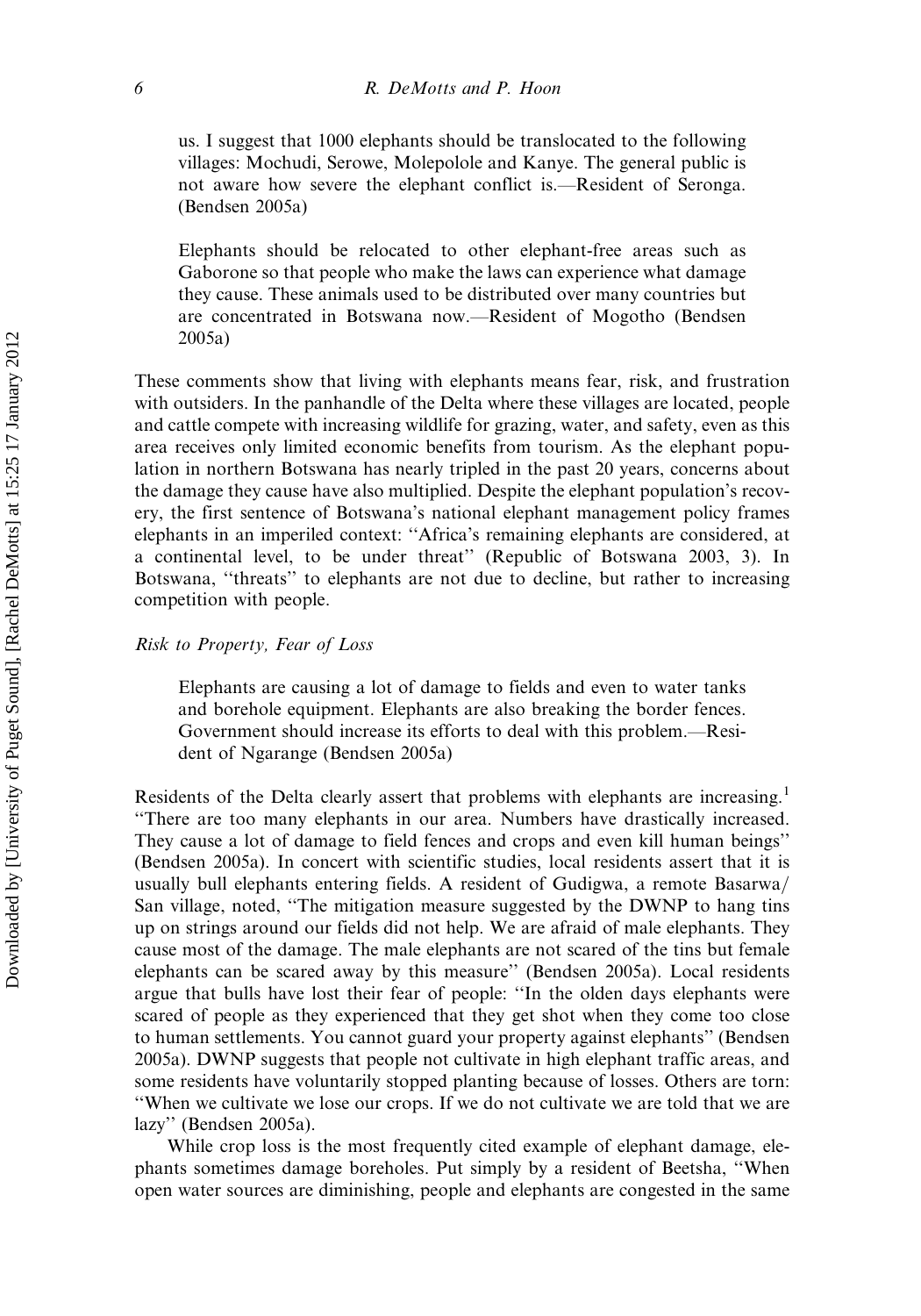areas'' (Bendsen 2005a). While it is assumed that many elephants move north away from the river during the wet season to access waterholes, recent evidence shows that bull behavior is not affected by season and it is primarily females who move away from the panhandle (Mosojane 2004).

Botswana's elephant management policy states that ''Between 1997 and 2002 there were on average 150 reported cases per year of human–elephant conflicts'' (Republic of Botswana 2003, 7). Interestingly, the government's policy adds that the most incidents are reported in the Central District, not Ngamiland or Chobe, and that ''the high to medium density elephant areas are producing relatively few reports'' (Republic of Botswana 2003, 4). These studies imply that elephant damage is not as frequent or severe as local complaints indicate; there is, however, no accounting for the strain of waiting for devastation. The cost of bearing the possibility of losing one's life or livelihood has weight—clearly more than is taken into consideration in national discussions about wildlife. But as the next section illustrates, compensation becomes a distant gesture of paternalistic caretaking, where urban Batswana and politicians are removed from the daily realities of interacting with wildlife. Claiming compensation symbolically reinforces state ownership of elephants, rather than local capacity to address costs of living with them.

#### The Process of Reporting and Claiming Compensation

I think the word compensation is not correctly interpreted in Setswana by DWNP. This may be the reason for complaints that the amount of compensation is not enough. Compensation means replacement of the losses people had. Also the cost of transport to report the damage should be compensated for.—Resident of Seronga (Bendsen 2005a)

Despite the goal of proactive natural resource management (Republic of Botswana 2003), compensation is by nature reactive. While other parts of the policy discuss prevention, including mitigation strategies, local perception remains that DWNP is unhelpful (Bendsen 2005a; 2005b).<sup>2</sup> When damage occurs, individuals can apply for compensation. Individuals must travel to Seronga (the largest village on the eastern side of the panhandle) to file a report within 7 days of when the damage occurs. Officials then must visit the site to verify damage.

Elephant damage dominates the compensation process; of 1,061 claims filed in Seronga between April of 2005 and 5 July 2007, 595 referred to elephants.<sup>3</sup> DWNP logbooks show that most claims were resolved within 3 months (614 out of 669). But this means that the remaining 55 claims were either not resolved, or that their resolution was not recorded. Either way, this reflects a problem with the process, and complains about not being paid remain. Approximately 3 months after filing a claim in 2008, one woman in Takai commented, ''I have not been compensated. When we made a report they [DWNP] did come and they said they would pay, but they haven't yet.'' Inefficiency is further compounded by difficult logistics. With DWNP officials not arriving to evaluate loss when expected and poor local transportation, it also takes too long to receive compensation once a claim is verified—and the money is not enough (Bendsen 2005a; 2005b). Simply put by a woman in Seronga, ''We report sometimes only now, because we are tired of reporting, sometimes they take so long.'' A male farmer in Takai added, ''I filed no reports the last two years—my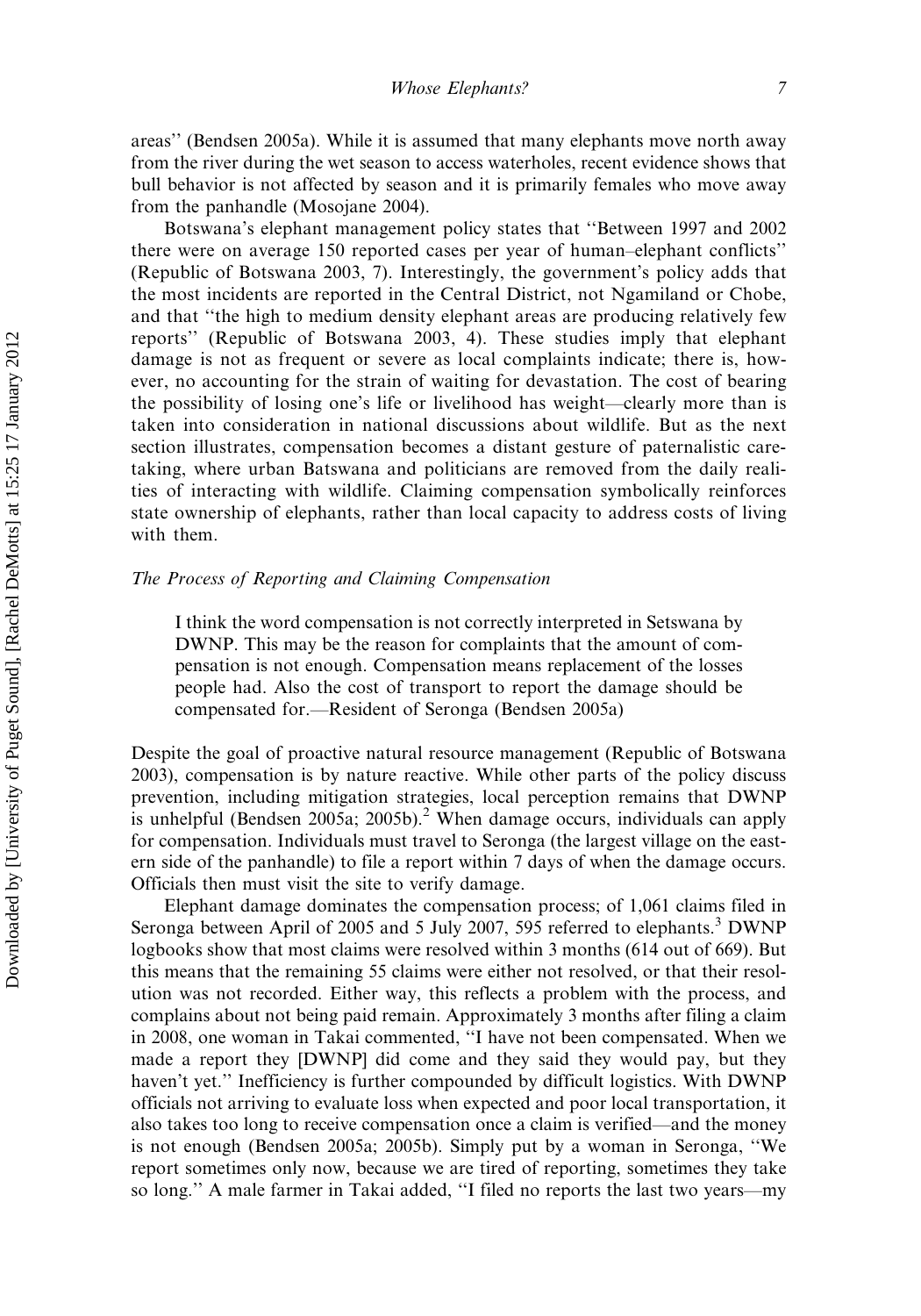crops got eaten but I don't go to report because I don't see the point of going and they take so long to come here.''

These practical difficulties create distrust of the process, but they also feed government suspicion of exaggeration. Wildlife officials comment that local residents exaggerate; at the same time, local residents' frustrations become criticisms of the compensation policy itself. This includes mistakes and false information; a resident of Gunotsoga stated, ''I reported a case of crop damage. When I checked on the issue later, the DWNP pretended to never have received the claim'' (Bendsen 2005a). Frustrations amplify when incorrect information is received: ''Some elephants entered my field and my wife reported the case to the DWNP office. I was shocked when we were told that no assessment will be made until the elephants have destroyed the whole field'' (Bendsen 2005a). This is untrue as a statement of policy; DWNP regularly compensates for partial loss. But timing also matters; a male farmer in Takai stated, ''We go to the Wildlife Department to report but they wait until after harvesting to come and see what has been destroyed.''

The remaining important element of experiencing the compensation process is found in recording the incidents. In addition to the individual's name, residence, ID number, dates, wildlife, and damage, a brief personal account of the incident is written. Some individuals are able to write their own accounts, but many are illiterate, and the style in which wildlife officials write reflects a standard format for experiencing damage. Stories take the same shape—using the same framing, the same words, and describing the same events: ''that I of the above mentioned particulars, do remember well that it was on [date] when I [woke up and went to my field].'' Next, ''I discovered that elephants entered into my field and destroyed my crops such as millet, maize, sorghum, and beans.'' Most then ''saw spoors'' and "went home," and shortly after, "left to Seronga wildlife office to report the incident.'' Statements are often then signed with a shaky printed name, or a fingerprint as verification.

Here, even the process of reporting creates a disjuncture between actual costs what is experienced, lost, as well as the time, effort, and expense involved in making a claim—and what the compensation policy counts as costs. The standardized form homogenizes the experience of devastation and events are sanitized of personal aspects regarding what has occurred. This standardizing focuses only on a quantifiable loss, further excising a cost–benefit calculation from its social context by refusing to engage with complexity—for example, the amount of labor spent staying up all night for weeks on end tending fires and beating drums in a field to keep elephants out. It also refuses to recognize that what happens to one person is not necessarily the same as another—the single mother who loses her entire crop in one night, for example, versus a local headman in a stronger position who loses a goat. Stories told in person about encountering elephants are rarely dispassionate, but instead full of emotion and a sense of disempowerment. Experience is lost in the translation of the claims process, raising difficult questions about who decides what constitutes exaggeration rather than exposing the roots of the struggles that local residents face in dealing with elephants. These practices—efforts at cataloging and documenting everyday practices—can be viewed as everyday forms of state making or state simplification (Agrawal 2005; Scott 1998). Standardizing social reality makes state control possible; this may not be inherently pernicious but it clearly discounts the complexity of local experiences.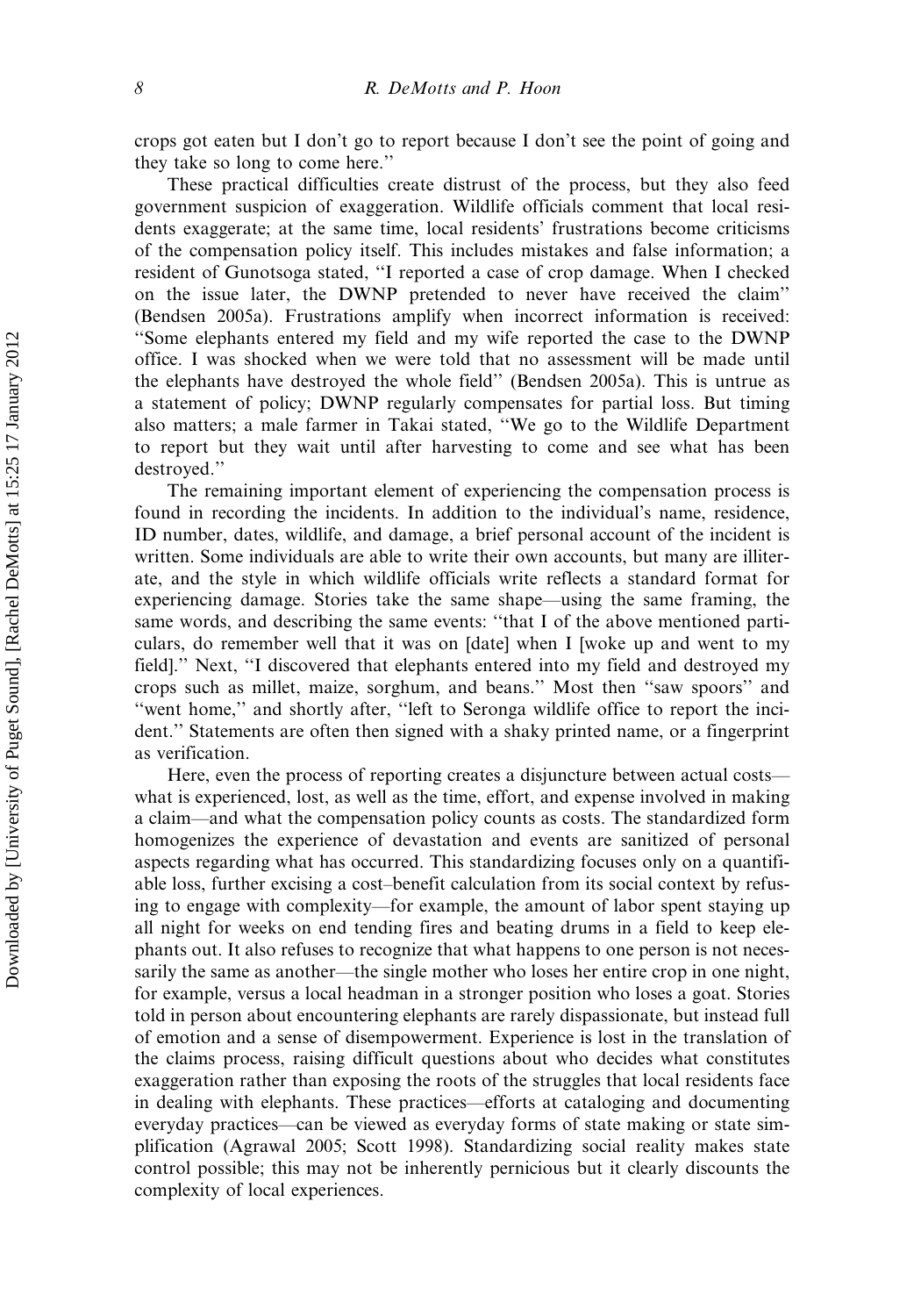#### How Bad is Bad? Assessing and Valuing Damage

I also can testify that when damage to my crops was reported to the DWNP office, my wife was told to leave the elephants to continue the destruction.—Resident of Sekondomboro (Bendsen 2005a)

Once a claim is filed in Seronga, DWNP officials assess damage by hectares lost, livestock killed, and/or fencing broken. Tables 1 and 2 shows the number of claims filed for compensation for elephant damage. Table 1 shows that crop damage is by far the most frequent complaint, and that claims of all kinds have increased over time (varying seasonally). Table 2 shows that March and April tend to have the most complaints about elephants, but this can extend to February and May. The wet season is November–March, so conflict appears to intensify at its end, intersecting with harvest season. This timing also points to the importance of recurring drought for understanding when damage occurs. From 1999 to 2009—with variation in between—the number of annual reports made increased substantially from 32 in 1999 to 415 in 2009. What is perhaps most dramatic, however, is the jump in the number of reports from 87 in 2006 to 415 in 2007, which is consistent with DWNP officials' perceived increase in early 2007. The DWNP attributed this to a lack of rain, increasing the number of elephants coming to the river.

At the same time, the compensation data are clearly not a comprehensive scientific measure of all damage that is taking place. While these numbers show a general tendency to increase—certainly overall since 1999—there is also a great deal that is left out. Part of what is missing is the ability to tell with more precision exactly where incidents are most frequent (location is given by name of nearest village, and/or the individual's post box—often far from fields and cattle posts). DWNP has started to take global positioning system (GPS) points at the incident's exact location. But without more systematic data collection, it is impossible for DWNP to discern more precise patterns. It also cannot be determined whether the same elephants especially bulls—cause repeated damage. These data reflect only those incidents that are actually reported to DWNP; some of the difficulties in filing a claim or a belief that it is not worth the effort are almost certainly depressing numbers of incidents reported. So this dramatic increase in complaints indicates a number of factors to consider. Obviously, the intersection of drought with harvest season can be particularly dangerous. But the increase may also represent increasing local efforts to

|                        | 1999 | 2000 | 2001 | 2002 | 2003 |
|------------------------|------|------|------|------|------|
| Crop damage            |      | 87   | 102  | 87   | 78   |
| Fence damage           |      |      |      | I () | 16   |
| Borehole damage        |      |      |      |      |      |
| Total annual incidents | 32   | 96   | 102  | 98   | 96   |
|                        |      |      |      |      |      |

Table 1. Annual reports of elephant damage, 1999–2003: Seronga Subdistrict, Ngamiland

Note. All tables with compensation data aggregated from DWNP Problem Animal Control log books kept in Seronga office. Data collected July 2007. Month-by-month data for 1999–2002 not available.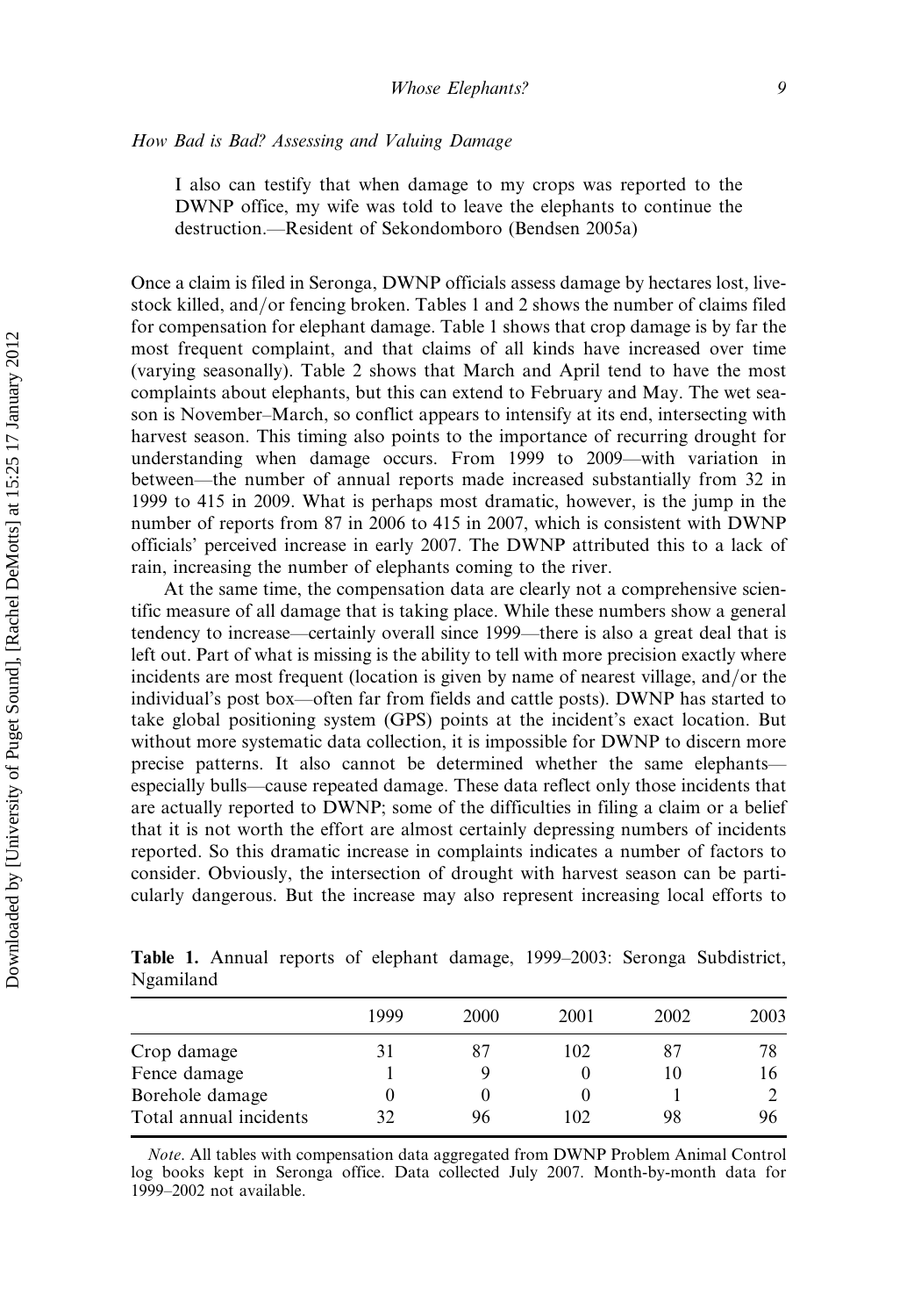|                                             | 2003           | 2004           | 2005           | 2006           | 2007                  | 2008           | 2009   |
|---------------------------------------------|----------------|----------------|----------------|----------------|-----------------------|----------------|--------|
| January                                     | $n/a^*$        |                | 4              |                | 28                    | $\mathfrak{D}$ | 20     |
| February                                    | 4              | 3              | $\theta$       |                | 139                   | 10             | 54     |
| March                                       | 31             | 33             | 56             | 16             | 86                    | 38             | 72     |
| April                                       | 15             | 20             | 34             | 17             | 69                    | 44             | 76     |
| May                                         | 17             | 5              | 11             | 19             | 14                    | 93             | $\tau$ |
| June                                        | 6              | $\overline{2}$ | 28             | 14             | 9                     | 44             | 16     |
| July                                        | 3              | n/a            | 8              | 3              | $26***$               | 30             | $***$  |
| August                                      | 3              |                | $\overline{2}$ |                | 24                    | 24             |        |
| September                                   | 5              | n/a            | 7              | $\mathfrak{D}$ | $\theta$              | $\overline{2}$ |        |
| October                                     | 0              |                | 5              |                | 18                    | 6              |        |
| November                                    | 3              | n/a            | 4              | 0              |                       | $\overline{2}$ |        |
| December                                    |                |                |                |                |                       | $\mathcal{D}$  |        |
| Annual total (number<br>of months included) | 88 (11) 72 (9) |                | 159(12)87(12)  |                | 415 $(12)$ 297 $(12)$ |                | 245(6) |

Table 2. Month-by-month reports of elephant damage, 2003 to mid-2009, Seronga Subdistrict, Ngamiland

*Note.*  $n/a$ , Not available (missing) in data examined in early July 2007 in Seronga.  $n$ <sup>\*</sup> Based on annual aggregate data, it appears likely that there were eight incidents in January,

but because this individual monthly report was unavailable, we have not included it in this chart.<br>\*\*Data from 6 July 2007–June 2009 collected in Seronga in July of 2009, but only monthly

aggregates were available. Consequently, the previous analysis of average time required to resolve a claim focuses on this time frame, because the detailed claim information for late July 2007–June 2009 was unavailable.<br>
<sup>\*\*\*</sup>Data from July 2009 onward not available because second round of fieldwork was

conducted in July 2009.

access the compensation process, frustrations or no, as damage becomes more frequent and extensive; the most likely explanation is that as damage increases, so do complaints about it.

The policy has recently changed to allow for assessment that is more reflective of losses. In the past, damage was paid per hectare without attention to the type of crop. In April 2009 DWNP implemented new guidelines for calculating damage, differentiating between horticultural crops, commercial arable, and subsistence, covering 50% of what was lost. Compensation now bears a more direct relationship to actual losses, but the 50% coverage is still likely to incur criticism from local residents.

The compensation reports represent an important source of data about interaction between people and wildlife. What is missing from the numbers, however, is a clearer sense of which groups are most affected by losses. While logbooks do not record gender, local residents state that it is usually women who report elephant damage and men who report livestock losses. This compounds the seriousness of crop loss and the difficulty of dealing with elephants. Female-headed households may have less diversified means of income, and women with children to care for may be less able to travel to file a report or defend their fields from elephants by staying out to tend nighttime fires.<sup>4</sup> These local struggles are left out of national discussions about wildlife. But it is in these broader debates about natural resources that centralized control and ownership become visible.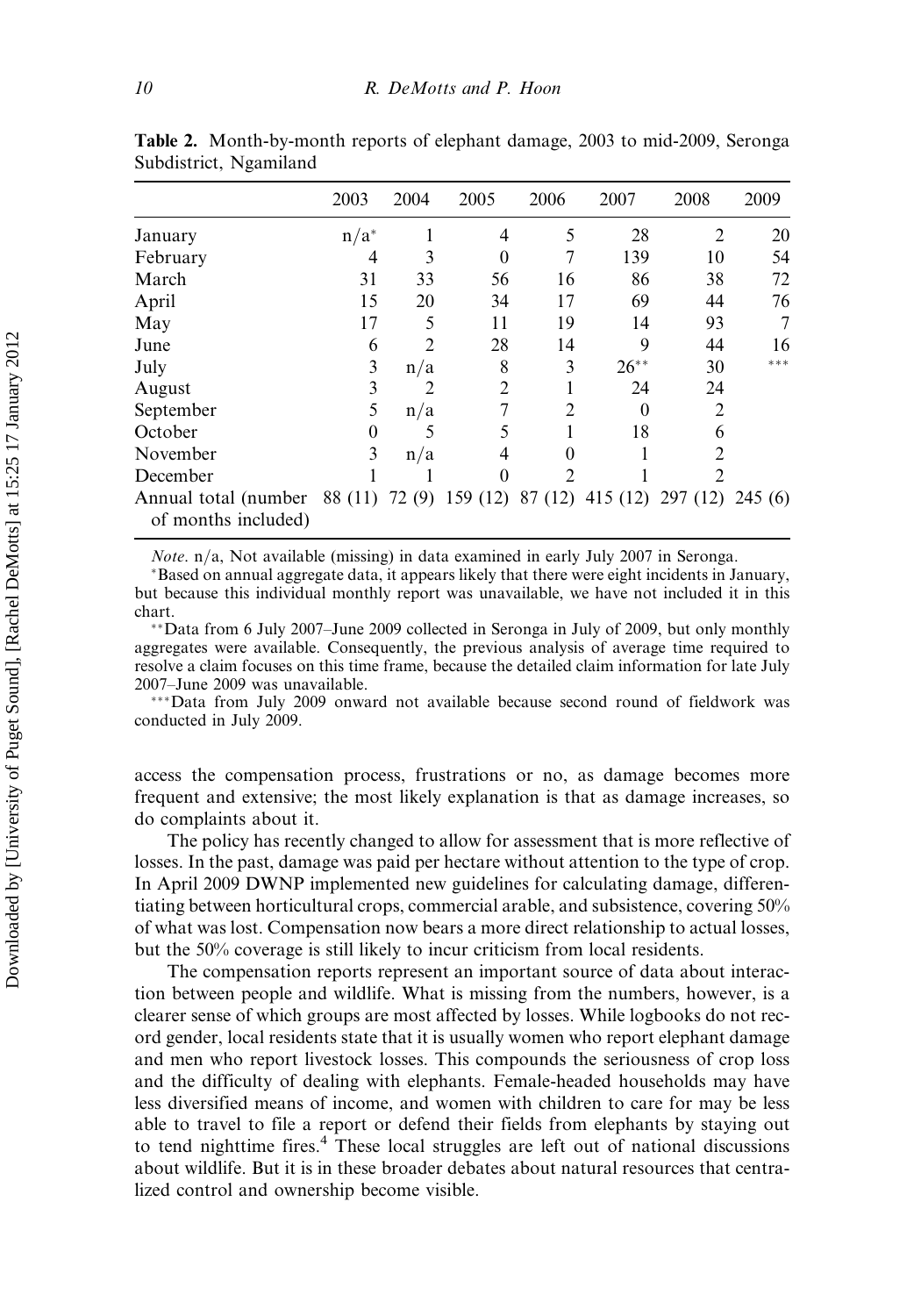#### From Diamonds to Elephants?

With a national economy driven by natural resources, Botswana's political debates about diamonds and wildlife have recently shifted. Subsequent generations of post-independence Batswana politicians (especially of the ruling Botswana Democratic Party) have articulated the view that diamond wealth should be used to benefit the entire country. In mid 2007, then-President Festus Mogae spoke clearly about the relationship between natural resources and national unity:

In Botswana collective ownership of our natural resources is fundamental to our development strategy... . The sharing of the benefits accruing from natural resources strengthens national unity and cohesion and moves the entire Nation forward in the development continuum.... In fact, all natural resources are shared... . Government is the custodian of our wildlife resources. This ensures that all our citizens have a common stake and enjoy unqualified benefits from our natural resources... . When we have issues with the international community about the sale of ivory, it is a matter for the entire nation and not just for those where elephants are found.<sup>5</sup>

This issue was taken up in the national media, where it became the ''doctrine of collective ownership'' (Ntuane 2007a). Referring to the ongoing parliamentary debate on a decade-long experiment with decentralized natural resource management, one of the local members of parliament (MPs) targeted community-based natural resource management (CBNRM) as a threat to national cohesiveness:

Any legislation that promotes separate ownership of natural resources only serves to sow the seeds of national discord. Any semblance of separate ownership and preferential treatment, no matter how well meant is injurious and engenders a sense of injustice. Agitators who resent having to share resources on equal terms with everyone will be provided with enough reason to preach the gospel of resource chauvinism.<sup>6</sup>

This discussion was prompted in part by the perceived failures of CBNRM, which allowed communities to establish trusts through which they could partner with private safari operators (Hoon 2004; DeMotts et al. 2009; Swatuk 2005; Thakadu 2005). Consequently, Ntuane's (2007b) ''agitators'' are northern, minority ethnic groups living with wildlife but seen to be abusing tourism benefits by withholding Gaborone's rightful share.

This shift also represents the capture of wildlife in a larger state project around constructing what it means to be a citizen of Botswana. Arguing that all Batswana should share the wealth of natural resources reinforces ethnically neutral notions of citizenship. The state expects the assertion of primary identity to be that of a Motswana, and not of an ethnic group. Claiming that those who bear the costs of living with wildlife should benefit more from it than those who do not, then, challenges this position.

CBNRM projects in the Delta provided a mechanism not only to benefit from wildlife but also for making claims based on ethnic identities—for example, when several Basarwa/San groups in Xai Xai, Mababe, and Sankuyu attempted to define membership in community trusts based on ethnicity. DWNP refused to accept this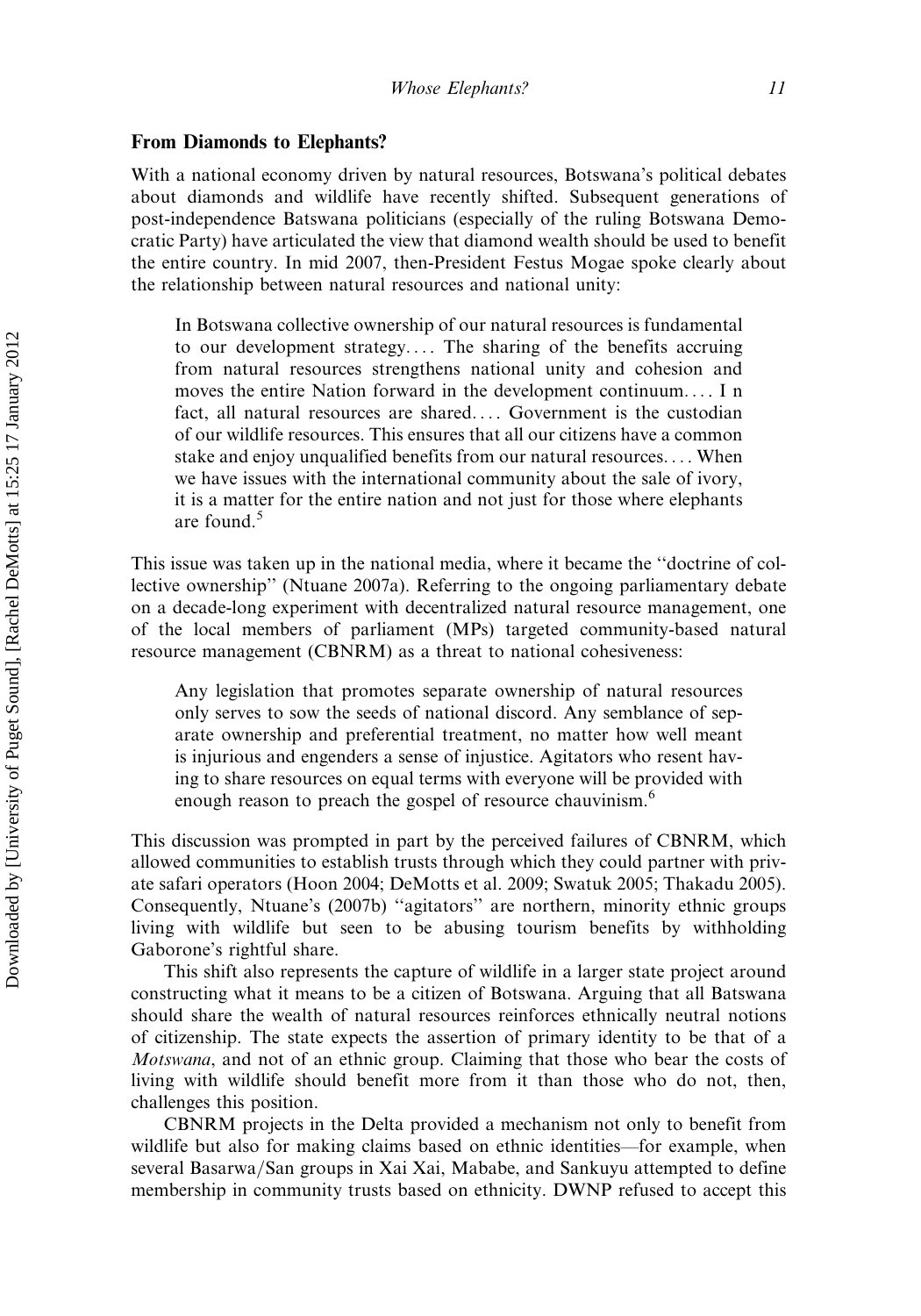ethnic basis and instead emphasized shared interests and geographic proximity of different communities. From the community perspective, participation in CBNRM allows the exercise of collective rights and benefit from wildlife. But the state interprets local claims about CBNRM and living with wildlife as a resurgence of identity politics that challenges ethnically neutral citizenship. In response, 2007 CBNRM policy legislation (yet to be implemented) states that 65% of all revenue generated by local CBNRM projects must be turned over to the state rather than kept in communities, reasserting state ownership of benefits.

# Concluding Thoughts: ''Elephants are DWNP's Cattle''<sup>7</sup>

Botswana's compensation scheme represents a token from the state in return for sharing space with wildlife. It reminds residents of the Delta that they do not own elephants—which are the property of the state. The language of compensation masks loss, but not without notice: ''The Government tells us that the elephants belong to us but we do not get any income from them'' (Bendsen 2005a). This shift in rights and benefits is accompanied by an inability to use some traditional methods of dealing with wildlife: ''We used to kill and eat elephants to keep their numbers at an acceptable level'' (Bendsen 2005a). The loss of control, then, is of both practical and symbolic consequence.

Even as reports of elephant damage increase in the panhandle in recent years, quantifying elephant damage often leads scholars and conservationists to the conclusion that the losses are not ''as bad'' as people say, and that local residents exaggerate the seriousness of the problem. But there are two fundamental problems with this interpretation. First, there is a certain detachment in external assessments used to argue about what is bad enough to merit compensation. Botswana's national debate largely ignores the very real consequences of living with wildlife on the ground. Equating diamonds with elephants functions as a national justification for benefit sharing, as diamond revenues have ''developed'' Botswana. Elephants thus become another tool for accomplishing the state's goals. This narrative reinforces the marginality of communities living with wildlife, and may also reify potential fault lines between ethnic groups in single villages (DeMotts et al. 2009).

Second, in measuring what is ''bad,'' there is no consideration of what it is like to live with the anxiety and pressure of possible wildlife damage. There is no consideration of fear of total destruction of a year's harvest, or labor exerted preventing loss through nights tending fires and making noise. While gesturing toward local costs, compensation reasserts state control and ownership, masking inequalities in the name of a greater national good that hides costs of living with wildlife. Rural communities and elephants thus become central but marginalize protagonists in debates over conservation and development in Botswana—as national discussions of nature and identity assert that benefits must be shared while costs are not, rather than constructing inclusive space for understanding localized costs of elephants and how to more fully mitigate them.

#### **Notes**

1. Public consultations (Bendsen 2005a; 2005b) reflect this, as have personal communications with panhandle residents during fieldwork over the last 4 years and discussions in a European Union (EU)-funded CROSCOG (Cross-Sectoral Commons Governance in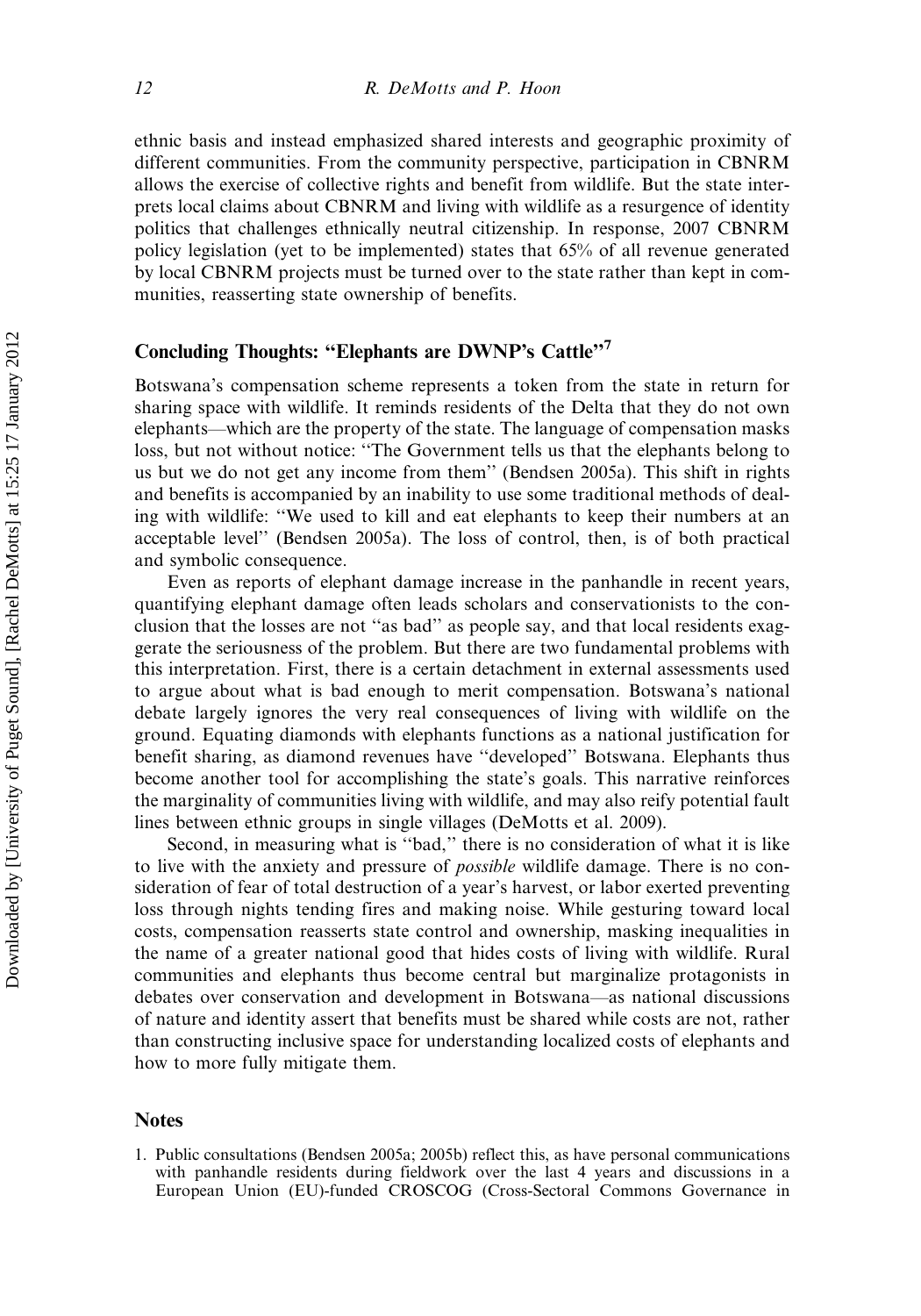Southern Africa) workshop conducted by DeMotts with board members of the Okavango Community Trust, Seronga, 2 July 2008.

- 2. Also, discussion with Okavango Community Trust (OCT) board members, CROSCOG workshop, Seronga, 2 July 2008.
- 3. All data referring to claims come from our analysis of DWNP Problem Animal Logbooks, 1999–2009.
- 4. While our data are not able to support this assertion because of lack of gender specificity, this concern was articulated by several prominent conservationists in Botswana as well as acknowledged by several DWNP officials. It is also borne out in other research (for example, Ogra 2008) that women often bear a heavier burden in dealing with HEC as well as in accessing compensation. We make this point because it merits further research and is a subject of concern.
- 5. Address by His Excellency, Mr. Festus G. Mogae, President of the Republic of Botswana, at the University of Botswana graduation, 4 September 2007, Gaborone.
- 6. Ntuane, Mmegi/The Reporter, Gaborone, 24 September 2007.
- 7. Comment made by female resident of Seronga during interview.

#### **References**

- Agarwala, M., S. Kumar, A. Treves, and L. Naughton-Treves. 2010. Paying for wolves in Solapur, India and Wisconsin, USA: Comparing compensation rules and practice to understand the goals and politics of wolf conservation. Biol. Conserv. 143:2945–2955.
- Agrawal, A. 2005. Environmentality: Technologies of government and the making of subjects. Durham, NC: Duke University Press.
- Anthony, B. P., P. Scott, and A. Antypas. 2010. Sitting on the fence? Policies and practices in managing human–wildlife conflict in Limpopo Province, South Africa. Conserv. Soc. 8(3):225–240.
- Baruch-Mordo, S., S. W. Breck, K. R. Wilson, and J. Broderick. 2009. A tool box half full: How social science can help solve human–wildlife conflict. Hum. Dimens. Wildl. 14:219–223.
- Bendsen, H. 2005a. Issue grouping according to components (Second round of Kgotla meetings). Database of comments, ODMP process. Maun, Botswana: University of Botswana, Harry Oppenheimer Okavango Research Centre.
- Bendsen, H. 2005b. Results and analysis of the feedback community consultation process on the ODMP. Second round of Kgotla meetings. Maun, Botswana: University of Botswana, Harry Oppenheimer Okavango Research Centre.
- Blaikie, P. 1995. Changing environments or changing views? Geography 80:203–214.
- Blaikie, P., and H. Brookfield. 1987. Land degradation and society. London: Methuen.
- Blanc, J. J., R. F. W. Barnes, G. C. Craig, H. T. Dublin, C. R. Thouless, I. Douglas-Hamilton, and J. A. Hart. 2007. African elephant status report 2007: An update from the African Elephant Database. Occasional Paper of the IUCN Species Survival Commission No. 33. http://www.iucn.org/about/work/programmes/species/publications\_technical\_ documents/publications/thematic\_publications/
- Breitenmoser, U. 1998. Large predators in the Alps: The fall and rise of man's competitors. Biol. Conserv. 83:279–289.
- Chase, M. 2011. Dry-season fixed wing aerial survey of elephants and wildlife in northern Botswana, September–November 2010. Kasane, Botswana: Elephants Without Borders (EWB). Conducted jointly with the Department of Wildlife and National Parks (DWNP), Botswana; and the Zoological Society of San Diego, California, USA.
- Cushman, S. A., M. Chase, and C. Griffin. 2005. Elephants in space and time. Oikos 109: 331–341.
- DeMotts, R., T. Haller, P. Hoon, and R. Saum. 2009. Dynamics of common pool resource management in the Okavango Delta, Botswana. Dev. South. Afr. 26(4):569–583.
- Dickman, A. J. 2010. Complexities of conflict: The importance of considering social factors for effectively resolving human–wildlife conflict. Anim. Conserv. 13:458–466.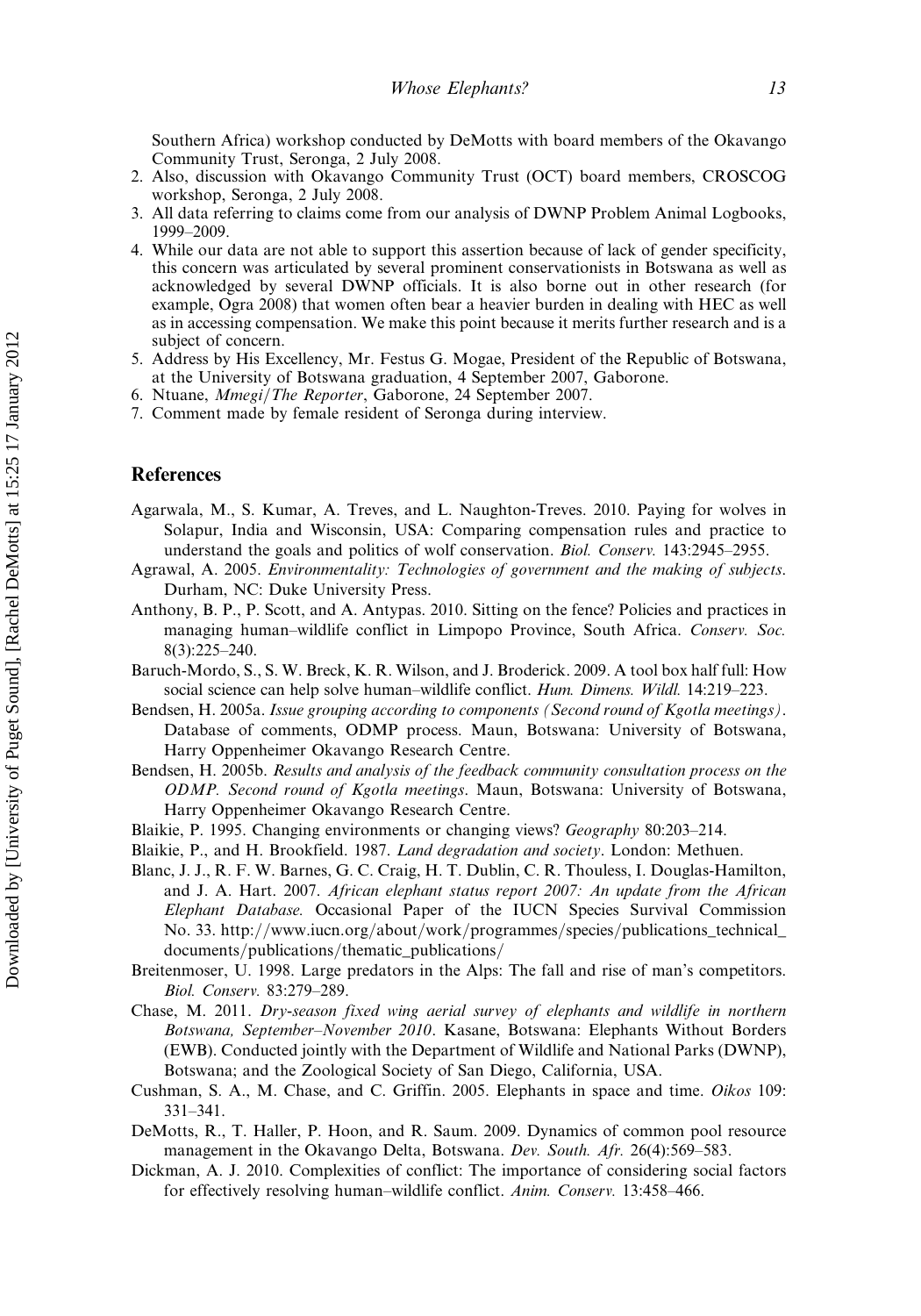- Dublin, H. T., and R. E. Hoare. 2004. Searching for solutions: The evolution of an integrated. approach to understanding and mitigating human–elephant conflict in Africa. Hum. Dimens. Wildl. 9:271–278.
- Goldman, M. J., J. Roque de Pinho, and J. Perry. 2010. Maintaining complex relations with large cats: Maasai and lions in Kenya and Tanzania. Hum. Dimens. Wildl. 15(5):332–346.
- Graham, M. D., and T. Ochieng. 2008. Uptake and performance of farm-based measures for reducing crop raiding by elephants *Loxodonta africana* among smallholder farms in Laikipia District, Kenya. Oryx. 42(1):76–82.
- Hoare, R. 1999. Determinants of human–elephant conflict in a land use mosaic. J. Appl. Ecol. 36:689–700.
- Hoare, R. 2000. African elephants and humans in conflict: The outlook for co-existence. Oryx 34(1):34–38.
- Hoon, P. 2004. Impersonal markets and personal communities? Wildlife, conservation, and development in Botswana. J. Int. Wildl. Law Policy 7:143–160.
- Hussain, S. 2003. Snow leopards and local livelihoods: Managing the emerging conflicts through an insurance scheme. Carnivore Prev. News 6:9–11.
- Jackson, T. P., S. Mosojane, S. M. Ferreira, and R. J. van Aarde. 2008. Solutions for elephant Loxodonta africana crop raiding in northern Botswana: Moving away from symptomatic approaches. Oryx 42(1):83–91.
- Kaltenborn, B. P., T. Bjerke, and J. Nyahongo. 2006. Living with problem animals—Self reported fear of potentially dangerous species in the Serengeti Region Tanzania. Hum. Dimens. Wildl. 11:397–409.

Knight, J. 2003. Waiting for wolves in Japan. Oxford: Oxford University Press.

- Laudati, A. 2010. The encroaching forest: Struggles over land and resources on the boundary of Bwindi Impenetrable National Park, Uganda. Society Nat. Resources 23:776–789.
- Mosojane, S. 2004. Human elephant conflict along the Okavango Panhandle. Unpublished master's thesis, Department of Zoology and Entomology, Faculty of Agriculture and Natural Sciences, University of Pretoria, Pretoria, South Africa.
- Naughton-Treves, L., R. Grossberg, and A. Treves. 2003. Paying for tolerance: Rural citizens' attitudes toward wolf depradation and compensation. Conserv. Biol. 17(6):1500–1511.
- Naughton-Treves, L. A., R. Rose, and A. Treves. 2000. The social dimensions of human– elephant conflict in Africa: A review of the literature and case studies from Cameroon and Uganda. Publication Series of the African Elephant Specialty Group. Gland, Switzerland: International Union for the Conservation of Nature.
- Neme, L. A. 1995. The political dynamics of environmental decisionmaking: A case study of Botswana's bureaucracy. Unpublished dissertation, Princeton, NJ: Princeton University.
- Neumann, R. 2004. Moral and discursive geographies in the war for biodiversity in Africa. Polit. Geogr. 23:813–837.
- Neumann, R. 2005. Making political ecology. London: Hodder Arnold.
- Ntuane, B. 2007a. CBNRM policy undermines Mogae's ethos of collective ownership. Mmegi 10 September. Gaborone, Botswana.
- Ntuane, B. 2007b. The good and bad—100 Villages versus CBNRM policy. Mmegi 24 September. Gaborone, Botswana.
- Nygren, A., and S. Rikoon. 2008. Political ecology revisited: Integration of politics and ecology does matter. Society Nat. Resources 21:767–782.
- Ogra, M. 2008. Human–wildlife conflict and gender in protected area borderlands: A case study of costs, perceptions, and vulnerabilities from Uttarakhand (Uttaranchal), India. Geoforum 39:1408–1422.
- Ogra, M., and R. Badola. 2008. Compensating human–wildlife conflict in protected area communities: Ground-level perspectives from Uttarakhand, India. Hum. Ecol. 36(5):717–729.
- Okello, M. M. 2005. Land use changes and human–wildlife conflicts in the Amboseli Area, Kenya. Hum. Dimens. Wildl. 10(1):19–28.
- Parson, J. 1981. Cattle, class and the state in rural Botswana. J. South. Afr. Stud. 7(2):236–255.